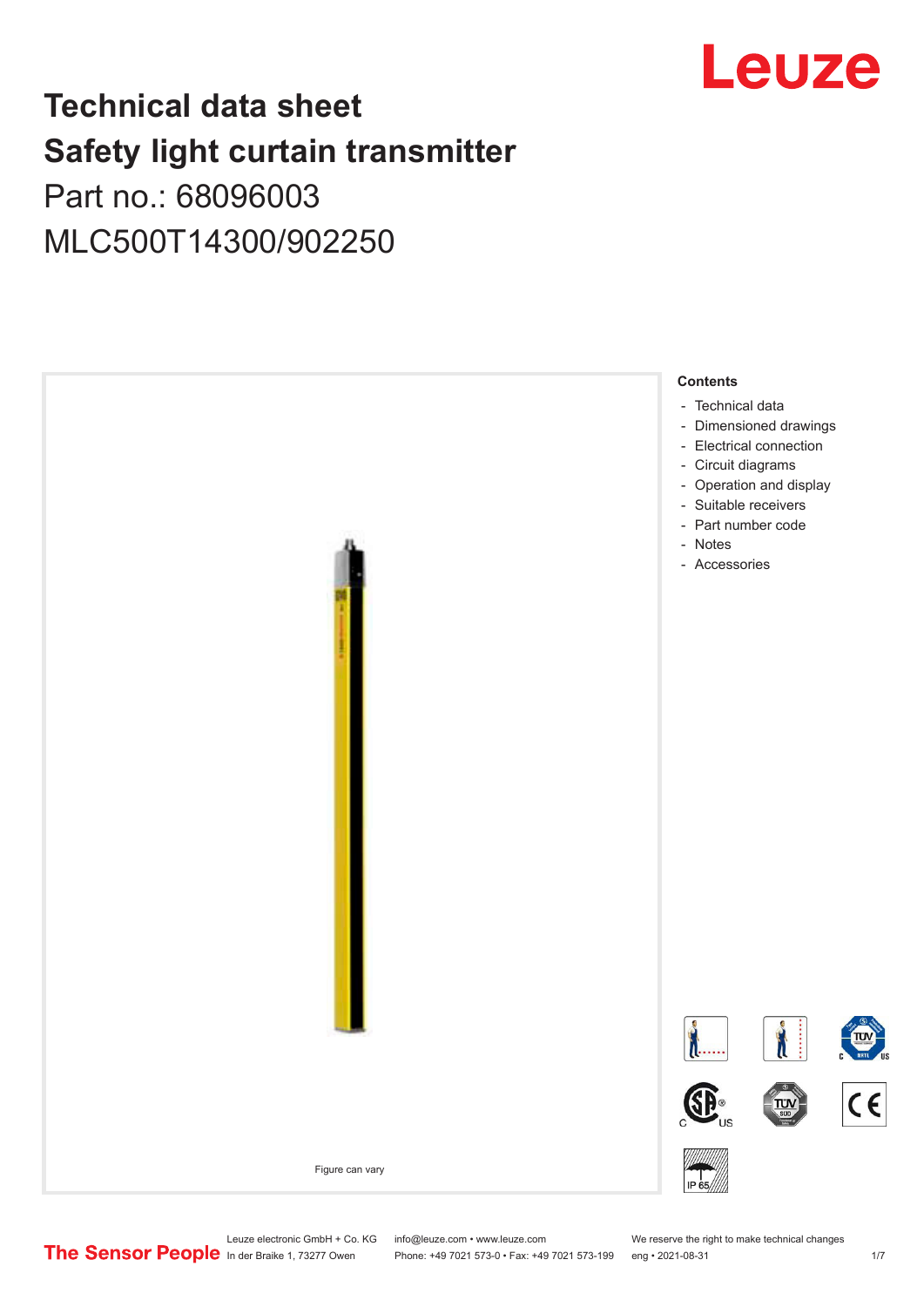## <span id="page-1-0"></span>**Technical data**

### **Basic data**

| <b>Series</b> | <b>MLC 500</b>         |
|---------------|------------------------|
| Device type   | Transmitter            |
| Contains      | 2x BT-NC sliding block |
| Application   | Access quarding        |
|               | Danger zone quarding   |

### **Functions**

**Functions** Range reduction

Transmission channel changeover

### **Characteristic parameters**

| <b>Type</b>          | 4. IEC/EN 61496          |
|----------------------|--------------------------|
| SIL                  | 3. IEC 61508             |
| <b>SILCL</b>         | 3, IEC/EN 62061          |
| Mission time $T_{M}$ | 20 years, EN ISO 13849-1 |

### **Protective field data**

| Total protective field height | 2,850 mm        |
|-------------------------------|-----------------|
| <b>Resolution 1</b>           | $14 \text{ mm}$ |
| Protective field height 1     | 300 mm          |
| <b>Resolution 2</b>           | $90 \text{ mm}$ |
| Protective field height 2     | 2.550 mm        |
| <b>Operating range</b>        | $010$ m         |
|                               |                 |

### **Optical data**

| Synchronization                 | Optical between transmitter and receiver     |
|---------------------------------|----------------------------------------------|
| <b>Light source</b>             | LED, Infrared                                |
| Wavelength                      | 940 nm                                       |
| <b>Transmitted-signal shape</b> | Pulsed                                       |
| LED risk group                  | Exempt group (in acc. with EN<br>62471:2008) |

### **Electrical data**

| Overvoltage protection  |
|-------------------------|
| Short circuit protected |
|                         |
|                         |
| 24 V, DC, -20  20 %     |
| 50 mA                   |
| 2 A semi time-lag       |
|                         |
|                         |
|                         |

**Number of digital switching inputs** 1 Piece(s)

| <b>Switching inputs</b>      |                         |
|------------------------------|-------------------------|
| <b>Type</b>                  | Digital switching input |
| Switching voltage high, min. | 18 V                    |
| Switching voltage low, max.  | 2.5V                    |
| Switching voltage, typ.      | 22.5V                   |
| Voltage type                 | DC                      |
|                              |                         |

**Connection**

**Number of connections** 1 Piece(s)

| <b>Connection 1</b>                              |                                     |  |
|--------------------------------------------------|-------------------------------------|--|
| <b>Function</b>                                  | Machine interface                   |  |
| <b>Type of connection</b>                        | Connector                           |  |
| <b>Thread size</b>                               | M <sub>12</sub>                     |  |
| <b>Material</b>                                  | Metal                               |  |
| No. of pins                                      | 5-pin                               |  |
|                                                  |                                     |  |
| <b>Cable properties</b>                          |                                     |  |
| Permissible conductor cross<br>section, typ.     | $0.25$ mm <sup>2</sup>              |  |
| Length of connection cable, max.<br>100 m        |                                     |  |
| Permissible cable resistance to                  | $200 \Omega$                        |  |
| load, max.                                       |                                     |  |
|                                                  |                                     |  |
| <b>Mechanical data</b>                           |                                     |  |
| Dimension (W x H x L)                            | 29 mm x 2,616 mm x 35.4 mm          |  |
| <b>Housing material</b>                          | Metal                               |  |
| <b>Metal housing</b>                             | Aluminum                            |  |
| Lens cover material                              | Plastic / PMMA                      |  |
| <b>Material of end caps</b>                      | Diecast zinc                        |  |
| Net weight                                       | 2,700 g                             |  |
| <b>Housing color</b><br><b>Type of fastening</b> | Yellow, RAL 1021<br>Groove mounting |  |
|                                                  | Mounting bracket                    |  |
|                                                  | Mounting on Device Column           |  |
|                                                  | Swivel mount                        |  |
|                                                  |                                     |  |
| <b>Operation and display</b>                     |                                     |  |
|                                                  |                                     |  |
| Type of display                                  | <b>LED</b>                          |  |
| <b>Number of LEDs</b>                            | 2 Piece(s)                          |  |
| <b>Environmental data</b>                        |                                     |  |
| Ambient temperature, operation                   | $-30$ 55 °C                         |  |
| Ambient temperature, storage                     | $-30$ 70 °C                         |  |
| Relative humidity (non-condensing)               | 095%                                |  |
|                                                  |                                     |  |
| <b>Certifications</b>                            |                                     |  |
| Degree of protection                             | IP 65                               |  |
| <b>Protection class</b>                          | Ш                                   |  |
| <b>Certifications</b>                            | c CSA US                            |  |
|                                                  | c TÜV NRTL US                       |  |
|                                                  | S Mark<br>TÜV Süd                   |  |
| <b>Vibration resistance</b>                      | $50 \text{ m/s}^2$                  |  |
| <b>Shock resistance</b>                          | $100 \text{ m/s}^2$                 |  |
| US patents                                       | US 6,418,546 B                      |  |
|                                                  |                                     |  |
| <b>Classification</b>                            |                                     |  |
| <b>Customs tariff number</b>                     | 85365019                            |  |
| eCl@ss 5.1.4                                     | 27272704                            |  |
| eCl@ss 8.0                                       | 27272704                            |  |
| eCl@ss 9.0                                       | 27272704                            |  |
| eCl@ss 10.0                                      | 27272704                            |  |
| eCl@ss 11.0                                      | 27272704                            |  |
| <b>ETIM 5.0</b>                                  | EC002549                            |  |
| <b>ETIM 6.0</b><br><b>ETIM 7.0</b>               | EC002549<br>EC002549                |  |

# Leuze

Leuze electronic GmbH + Co. KG info@leuze.com • www.leuze.com We reserve the right to make technical changes<br>
The Sensor People in der Braike 1, 73277 Owen Phone: +49 7021 573-0 • Fax: +49 7021 573-199 eng • 2021-08-31

Phone: +49 7021 573-0 • Fax: +49 7021 573-199 eng • 2021-08-31 2 77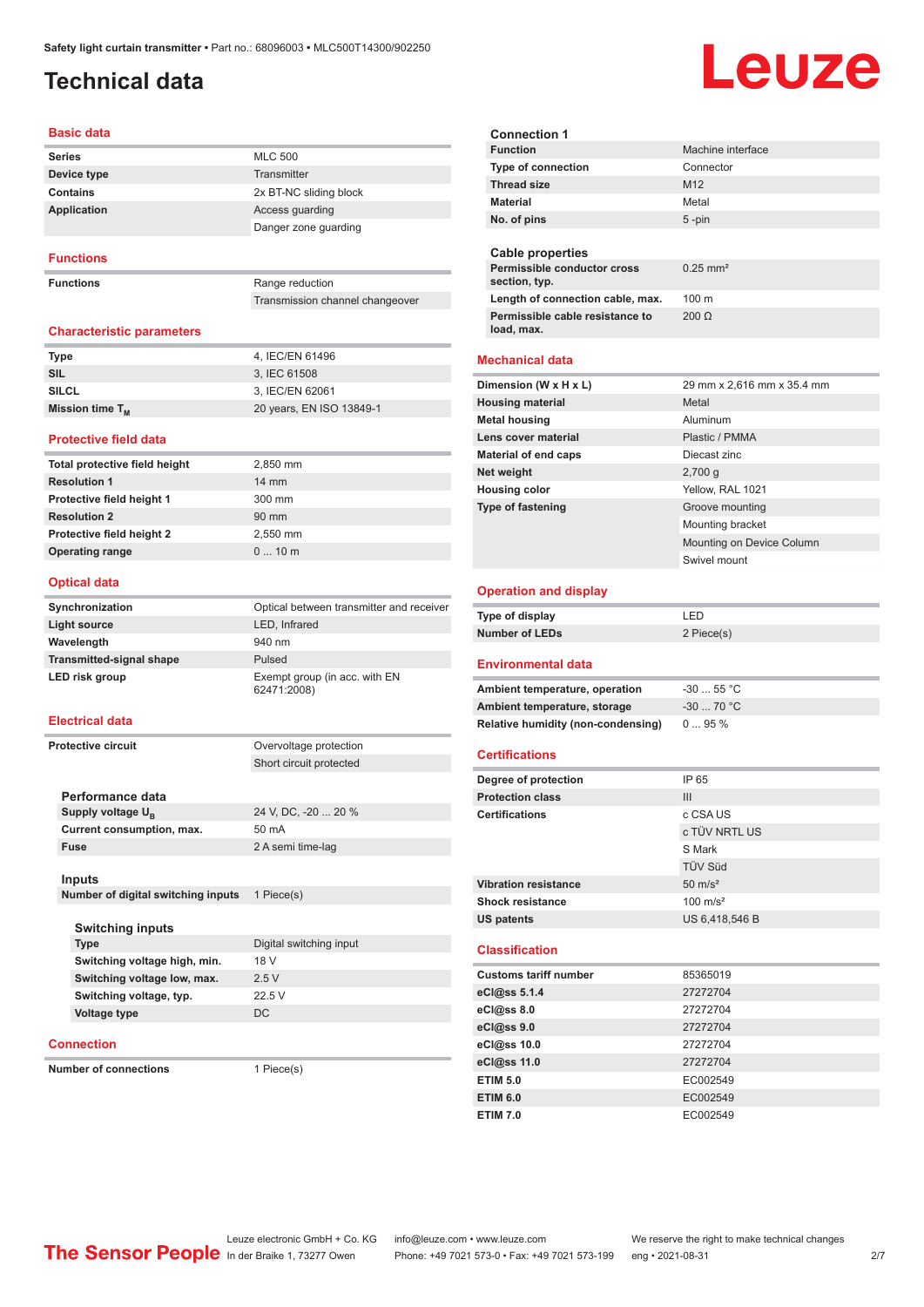### <span id="page-2-0"></span>**Dimensioned drawings**



All dimensions in millimeters

### Calculation of the effective protective field height  $H_{PFE} = H_{PFN} + B + C$



 $H<sub>PE</sub>$  Effective protective field height = 2640 mm

 $H_{\text{PFN}}$  Nominal protective field height = 2550 mm<br>A Total height = 2616 mm

Total height =  $2616$  mm

B 50 mm

C 40 mm

R Effective protective field height  $H_{PFE}$  goes beyond the dimensions of the optics area to the outer borders of the circles labeled with R.

Position of resolution limits



The resolution change takes place at the marked position

## **Electrical connection**

**Connection 1**

| <b>Function</b>          | Machine interface |
|--------------------------|-------------------|
| Type of connection       | Connector         |
| <b>Thread size</b>       | M <sub>12</sub>   |
| <b>Type</b>              | Male              |
| <b>Material</b>          | Metal             |
| No. of pins              | $5$ -pin          |
| Encoding                 | A-coded           |
| <b>Connector housing</b> | <b>FE/SHIELD</b>  |
|                          |                   |

### **Pin Pin assignment Conductor Conductor Color**

| 4              | VIN1             | <b>Brown</b> |
|----------------|------------------|--------------|
| $\overline{2}$ | n.c.             | White        |
| 3              | VIN <sub>2</sub> | <b>Blue</b>  |
| $\overline{4}$ | <b>RNG</b>       | <b>Black</b> |
| 5              | <b>FE/SHIELD</b> | Gray         |

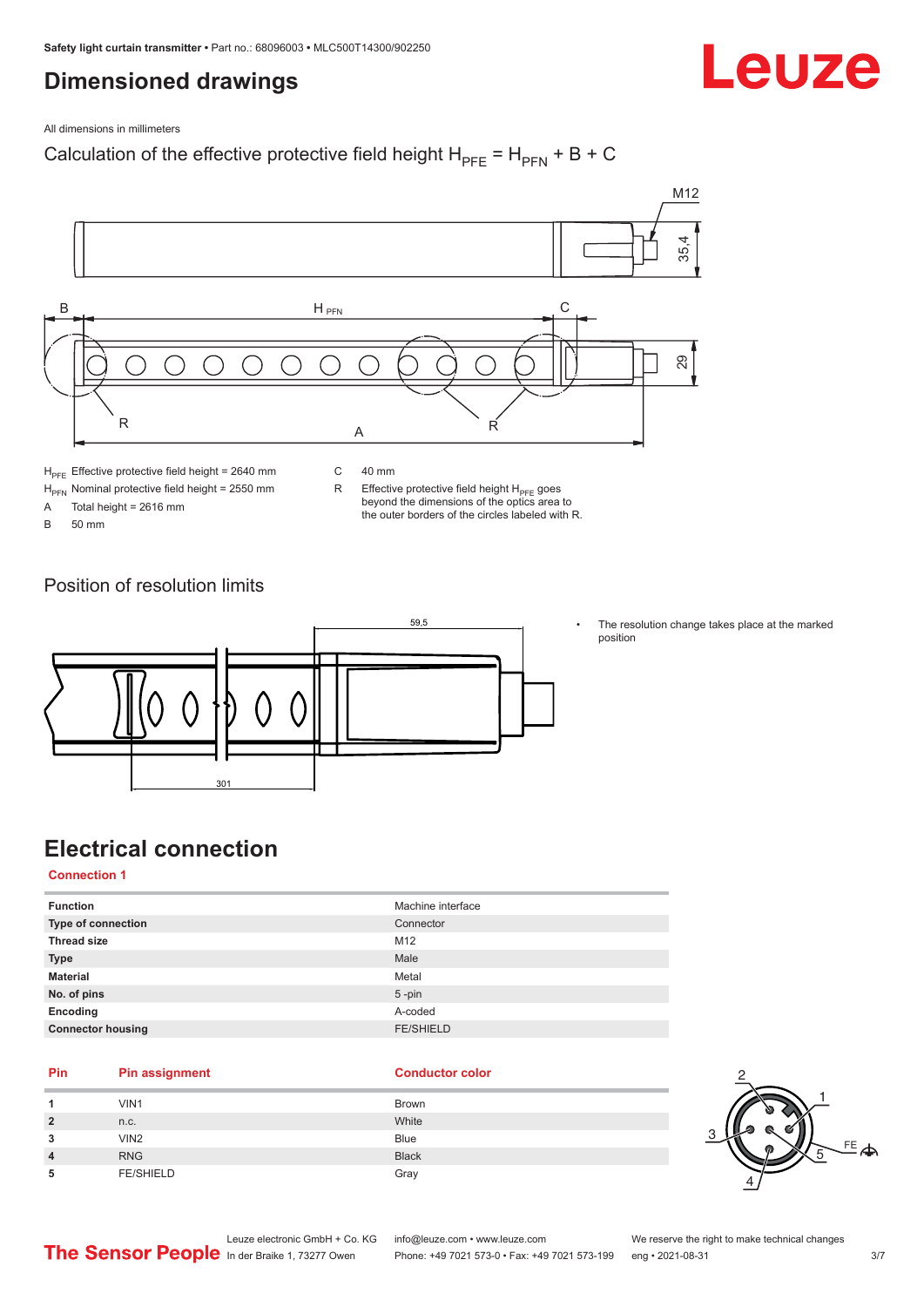## <span id="page-3-0"></span>**Circuit diagrams**

# Leuze

Transmission channel C1, reduced range



Transmission channel C1, standard range

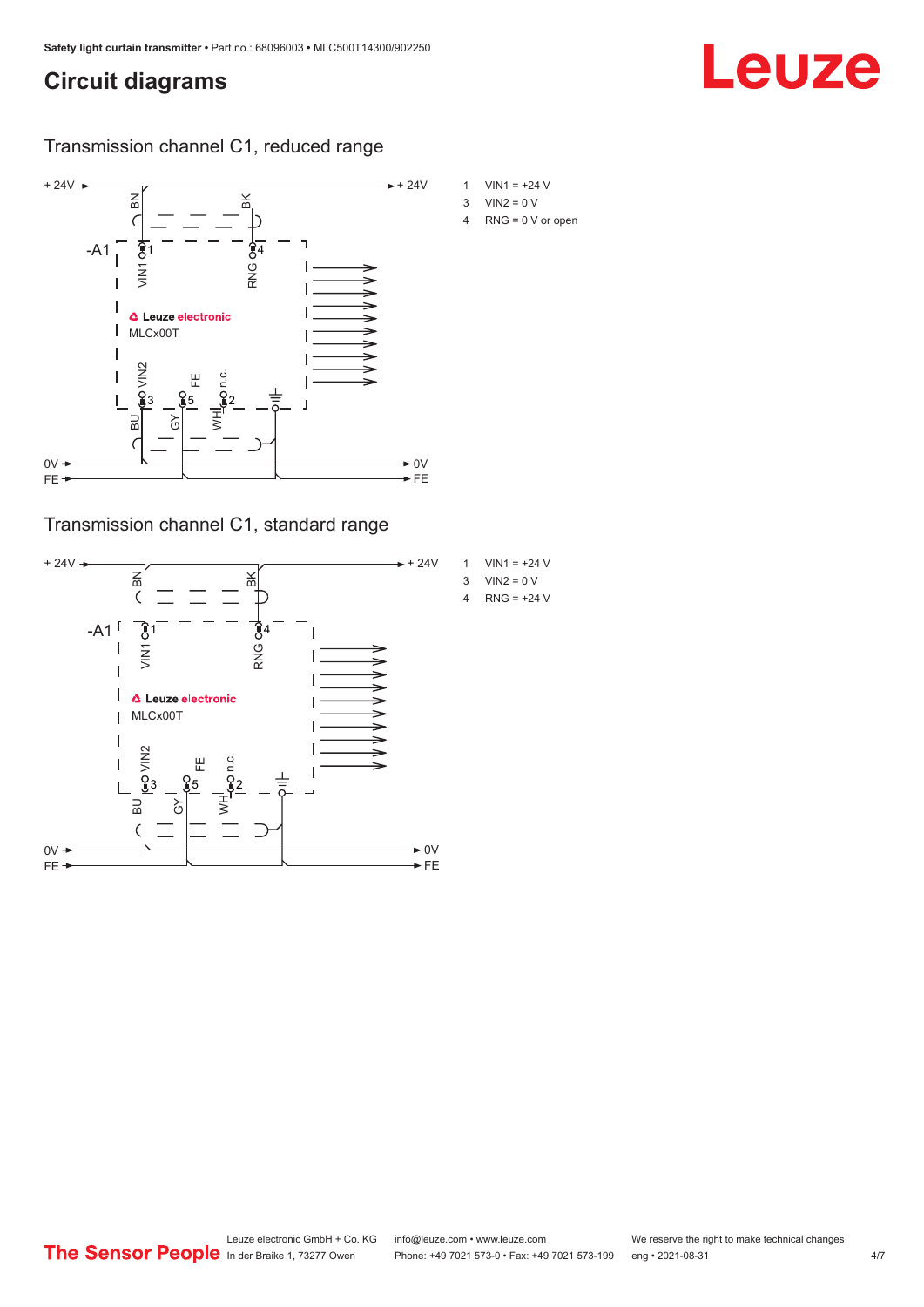## <span id="page-4-0"></span>**Circuit diagrams**

Leuze

Transmission channel C2, reduced range



### Transmission channel C2, standard range



## **Operation and display**

| <b>Display</b>                                | <b>Meaning</b>                                |
|-----------------------------------------------|-----------------------------------------------|
| Off                                           | Device switched off                           |
| Red, continuous light                         | Device error                                  |
| Green, continuous light                       | Normal operation                              |
| Green, flashing, 10 s long after switching on | Reduced range selected by the wiring of pin 4 |
| Off                                           | Transmission channel C1                       |
| Green, continuous light                       | Transmission channel C2                       |
|                                               |                                               |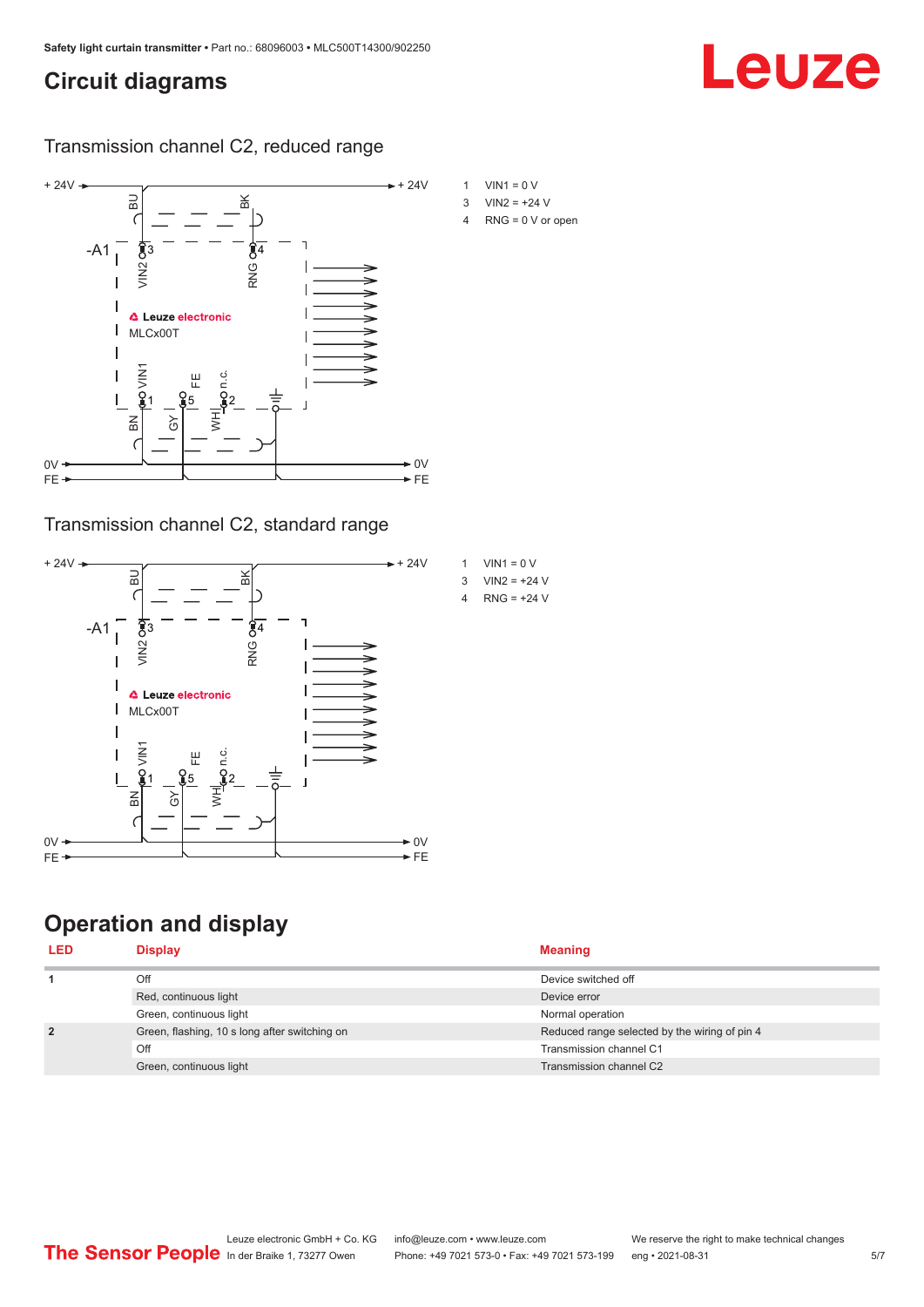### <span id="page-5-0"></span>**Suitable receivers**



| Part no. | <b>Designation</b>          | <b>Article</b>                   | <b>Description</b>                                                                                                                                                                     |
|----------|-----------------------------|----------------------------------|----------------------------------------------------------------------------------------------------------------------------------------------------------------------------------------|
| 68096001 | MLC530R14300/<br>902250-SPG | Safety light curtain<br>receiver | Function package: Smart Process Gating<br>Resolution: 14 mm / 90 mm<br>Protective field height: 300 mm / 2,550 mm<br>Response time: 100 ms<br>Connection: Connector, M12, Metal, 8-pin |

### **Part number code**

| <b>MLC</b> | Part designation: MLC5yyzahhh/ahhhh-ooo<br><b>Safety light curtain</b>                                                                                                                                                                                                                      |
|------------|---------------------------------------------------------------------------------------------------------------------------------------------------------------------------------------------------------------------------------------------------------------------------------------------|
| 5          | <b>Series</b><br>5: MLC 500                                                                                                                                                                                                                                                                 |
| уу         | <b>Function classes</b><br>00: transmitter<br>01: transmitter (AIDA)<br>02: transmitter with test input<br>10: basic receiver - automatic restart<br>11: basic receiver - automatic restart (AIDA)<br>20: standard receiver - EDM/RES selectable<br>30: extended receiver - blanking/muting |
| z          | Device type<br>T: transmitter<br>R: receiver                                                                                                                                                                                                                                                |
| a          | <b>Resolution</b><br>14:14 mm<br>20:20 mm<br>30:30 mm<br>40:40 mm<br>90: 90 mm                                                                                                                                                                                                              |
| hhhh       | Protective field height<br>150  3000: from 150 mm to 3000 mm                                                                                                                                                                                                                                |
| e          | <b>Host/Guest (optional)</b><br>H: Host<br>MG: Middle Guest<br>G: Guest                                                                                                                                                                                                                     |
| j.         | Interface (optional)<br>/A: AS-i                                                                                                                                                                                                                                                            |
| 000        | Option<br>/V: high Vibration-proof<br>EX2: explosion protection (zones 2 + 22)<br>SPG: Smart Process Gating                                                                                                                                                                                 |
|            | <b>Note</b>                                                                                                                                                                                                                                                                                 |
| 0          | $\&$ A list with all available device types can be found on the Leuze website at www.leuze.com.                                                                                                                                                                                             |

### **Notes**

| <b>Observe intended use!</b>                                                                                                            |
|-----------------------------------------------------------------------------------------------------------------------------------------|
| $\&$ The product may only be put into operation by competent persons.<br>$\%$ Only use the product in accordance with its intended use. |